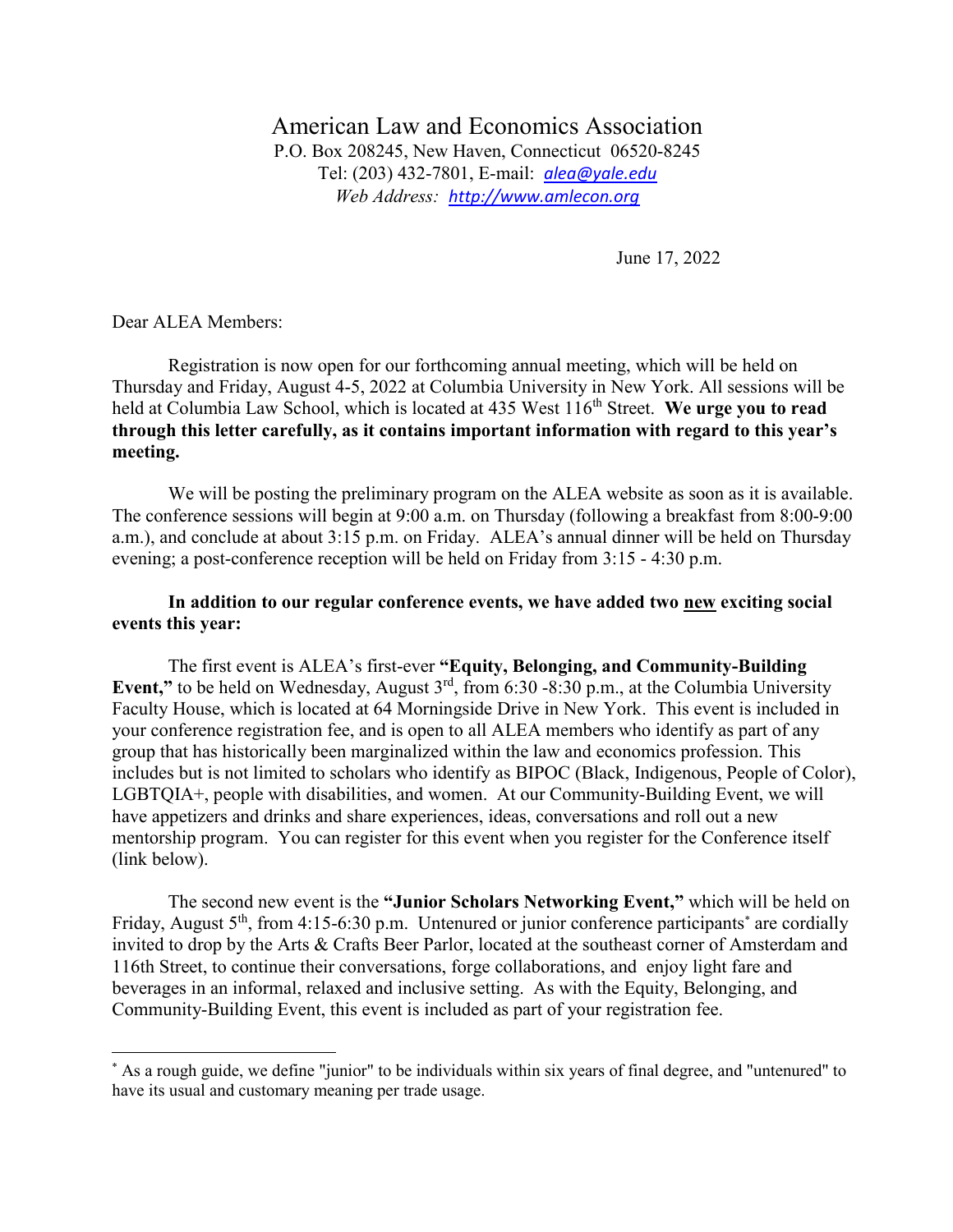Along with these new events, ALEA's Committee for Diversity, Equity, and Inclusion is launching the Equity Mentorship Program this year for scholars from marginalized backgrounds (BIPOC, LGBTQIA+, people with disabilities, women). Scholar-mentees will receive law and economics career guidance from mentors well-established in the field. ALEA members interested in participating in this new initiative (as mentees or mentors) should indicate this on their ALEA Annual Meeting registration form or email ALEA's Diversity Committee at [aleadiversity@gmail.com](mailto:aleadiversity@gmail.com) for more information. (Note: Scholar-mentors may be from any background.)

**REGISTRATION:** To register for either/both of above events, and for the meeting itself, please visit the following link: [https://editorialexpress.com/cgi](https://editorialexpress.com/cgi-bin/conference/conference.cgi?action=login&db_name=ALEA)[bin/conference/conference.cgi?action=login&db\\_name=ALEA.](https://editorialexpress.com/cgi-bin/conference/conference.cgi?action=login&db_name=ALEA)

We are asking all attendees (including paper presenters) to register *as soon as they know they will attend the meeting*.

The registration fee for this year's meeting will be \$375.00 (\$130.00 for students), which includes all meals and social functions during the conference. **The registration deadline is July 15, 2022. A late fee will be charged for on-site registration or registrations received after July 15th , and no refunds will be given after that date (***with the exception of illness, such as COVID and/or COVID exposure***).** Please note that *all attendees* must register for the meeting (including paper presenters). In the event that you must cancel due to illness, we ask that you inform us as soon as you know you will be unable to attend.

**IMPORTANT INFORMATION RE VACCINE/MASKING:** All visitors to Columbia University, including those who enter any campus facility for any period of time, must be fully vaccinated for COVID-19.Thus, please do not come to ALEA unless you are fully vaccinated.

Please note that ALEA will adhere to any and all Columbia University public health protocols in place at the time of the event. Currently, high-quality masks (e.g., surgical, KN95, KF94, N95) are required in classrooms and are strongly recommended for all other indoor spaces on campus. These policies are subject to change as public health conditions warrant.

**LODGING:** The Association is not planning any special hotel rates for ALEA 2022. These have proved costly because they require various guarantees, and because participants have migrated to their favorite hotels and short-term rental services. Be sure to bear in mind that the Annual Meeting this year is on a Thursday-Friday, rather than the more common Friday-Saturday schedule. If you are looking to stay near the conference location, please note that all sessions will be held at Columbia Law School (435 West 116<sup>th</sup> Street, New York). Lodging information can be found on the conference website, [http://amlecon.org/alea-meeting.html,](http://amlecon.org/alea-meeting.html) and a copy is attached here as well.